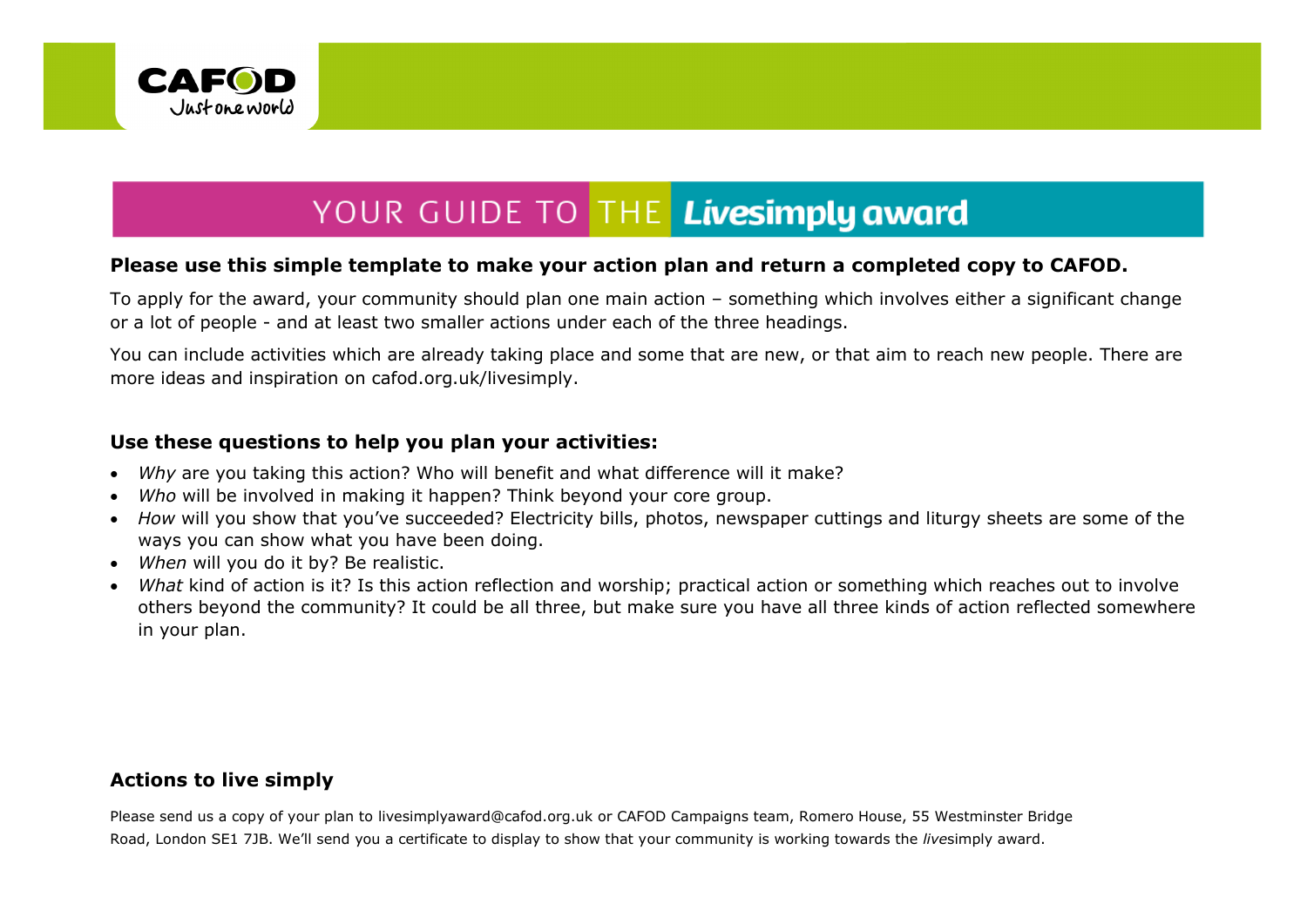



**Main action:** Create vegetable garden (three raised beds situated bedside existing flower beds) - selling produce to support out connect 2 Cambodia project

Other activities:

- 1. Set up walking club at St. Clements meeting 3 times per year February, June, October
- 2. Live simply tip of the week-handed out monthly after weekend Masses
- 3. Make live simply banner from recycled materials
- 4. CAFOD stations of the cross during lent

### **Actions to live sustainably with creation**

**Main action**: Instigate recycling scheme for church hall including purchase of recyclable cup, plates et. For parish events

Other activities: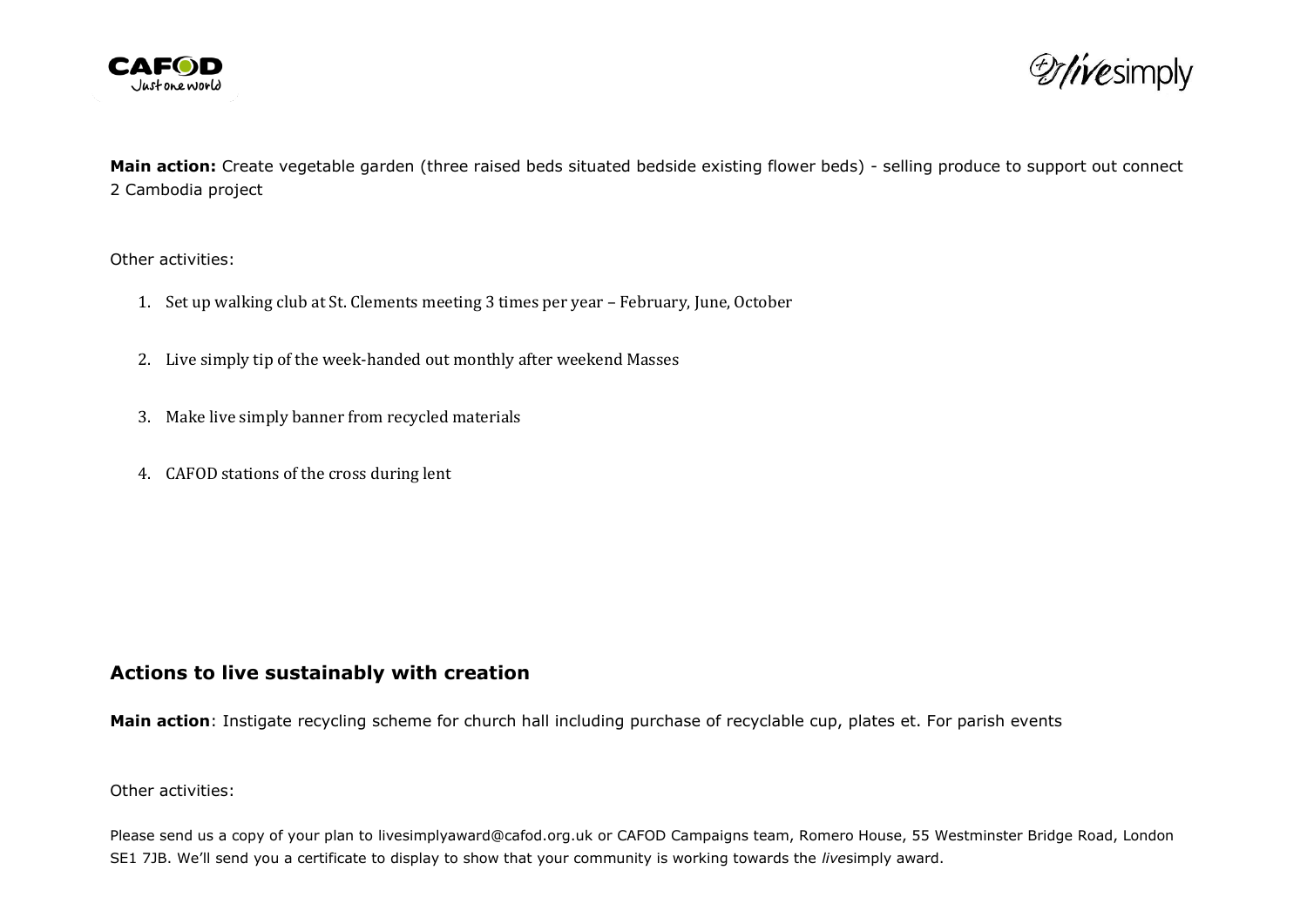



- 1. Carry out energy audit
- 2. Joint parish Christmas card
- 3. Encourage parishioners, especially the young, to walk or cycle to mass and for meetings held on the premises. Have special walk to Mass event.
- 4. Set up scheme for tree planting on behalf of newly baptized, first holy communion, confirmed and married.

### **Actions to live in solidarity with the poor**

**Main action:** CAFOD Connect2 project. Cambodia selected and introductory material received from CAFOD.

Other activities:

- 1. Maintain Fairtrade status by committing to using Fairtrade products at parish events
- 2. Support CAFOD campaigns throughout the year starting with Power to be
- 3. Organise 4 Fairtrade breakfasts throughout the year.
- 4. Continue to support and promote the work of Epsom and Ewell Food bank including increasing the number of volunteers from the parish